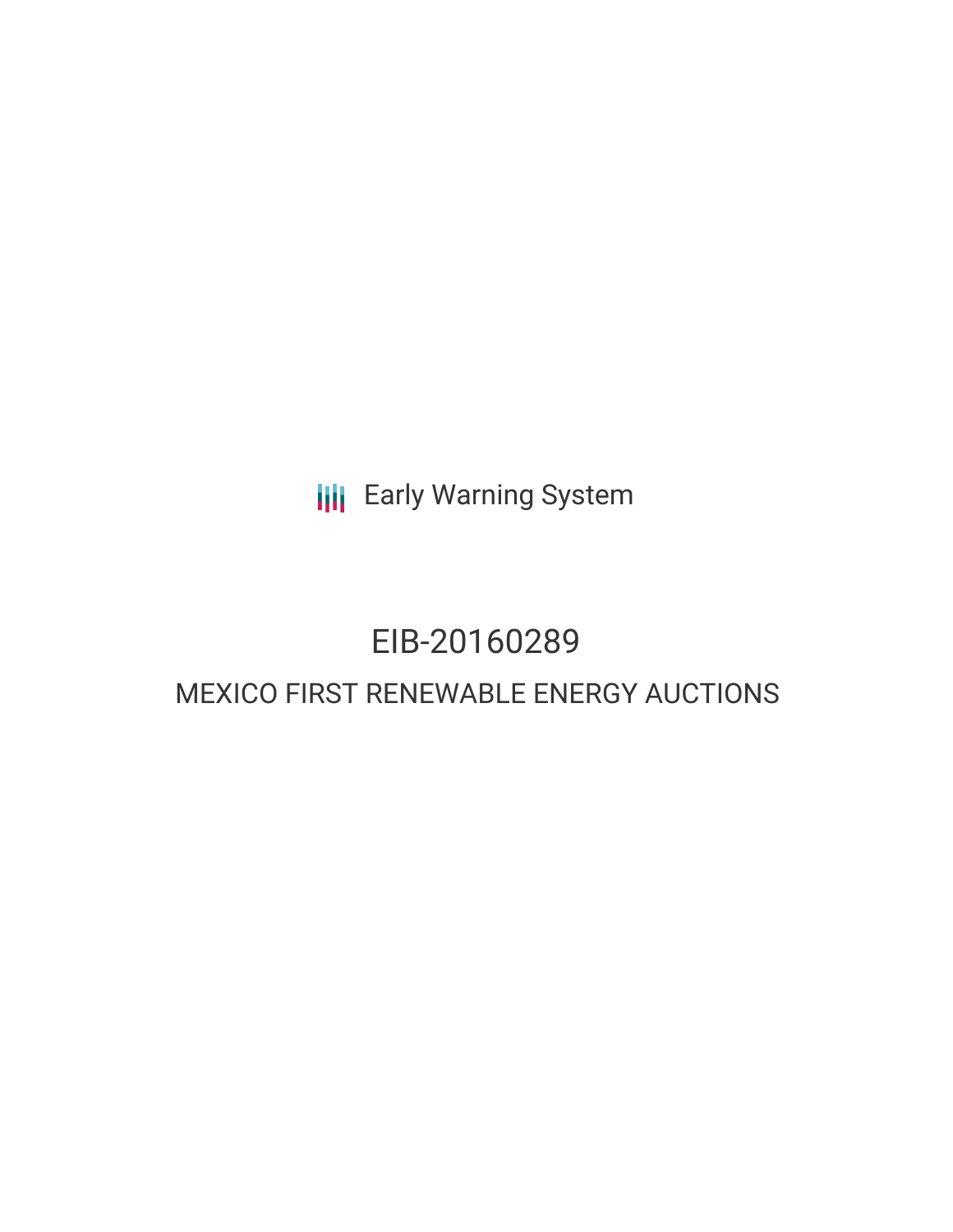

#### **Quick Facts**

| <b>Countries</b>               | Mexico                         |
|--------------------------------|--------------------------------|
| <b>Financial Institutions</b>  | European Investment Bank (EIB) |
| <b>Status</b>                  | Proposed                       |
| <b>Bank Risk Rating</b>        | U                              |
| <b>Borrower</b>                | Not disclosed.                 |
| <b>Sectors</b>                 | Energy                         |
| <b>Investment Type(s)</b>      | Loan                           |
| <b>Investment Amount (USD)</b> | \$150.00 million               |
| <b>Project Cost (USD)</b>      | \$1,027.00 million             |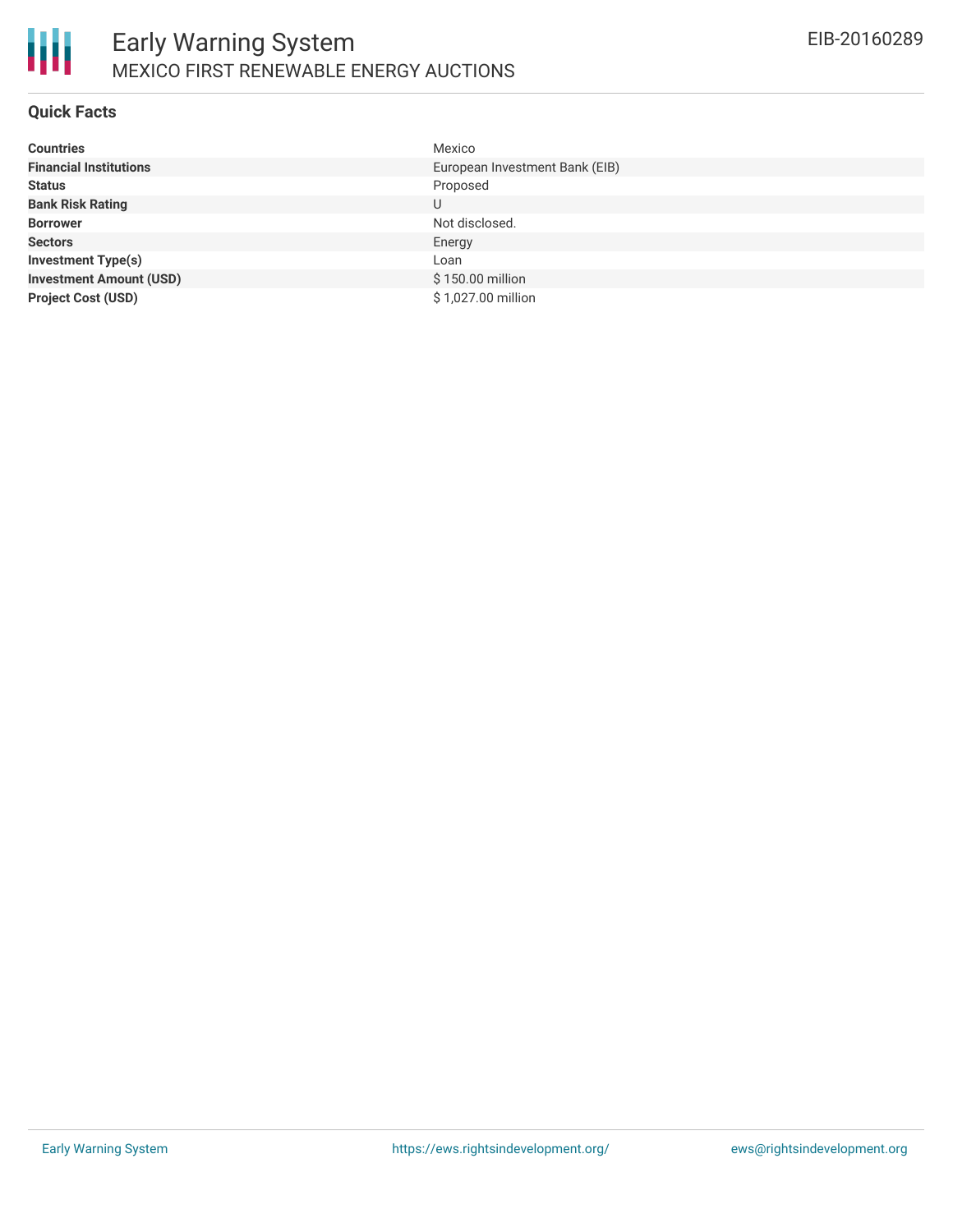

## **Project Description**

#### DESCRIPTION from the EIB

The project consists in the part-funding of three solar photovoltaic (PV) plants in Mexico, through a project finance scheme, with a combined capacity of 991 MW. The project is framed in the clean energy transition plan of Mexico. This is an important climate action project for the Bank's operations outside the EU, as it supports climate-related investments in developing countries.

If the solar photovoltaic plants were located within the EU they would fall under Annex II of the EIA Directive (Directive 2014/52/EU amending the EIA Directive 2011/92/EU), requiring the competent authorities to determine whether an Environmental Impact Assessment (EIA) is required. Following Mexican national legislation full EIA and Social Impact assessments are mandatory for such projects. Due to the specificities of the land tenancy in Mexico, the social impacts will be carefully assessed at appraisal. Compliance with the EIB's environmental and social standards and the principles of relevant EU Directives, will be verified at appraisal.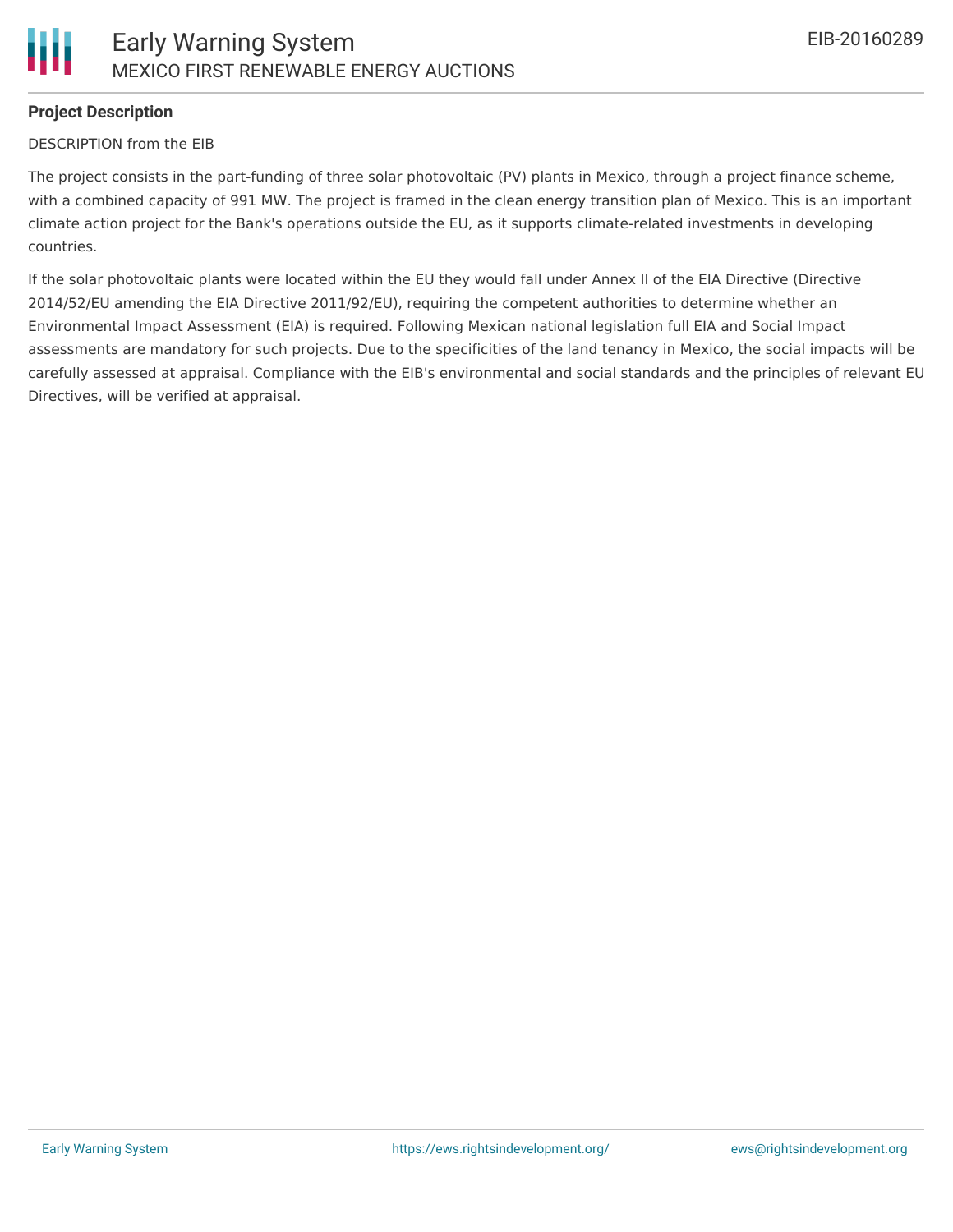

### **Investment Description**

European Investment Bank (EIB)